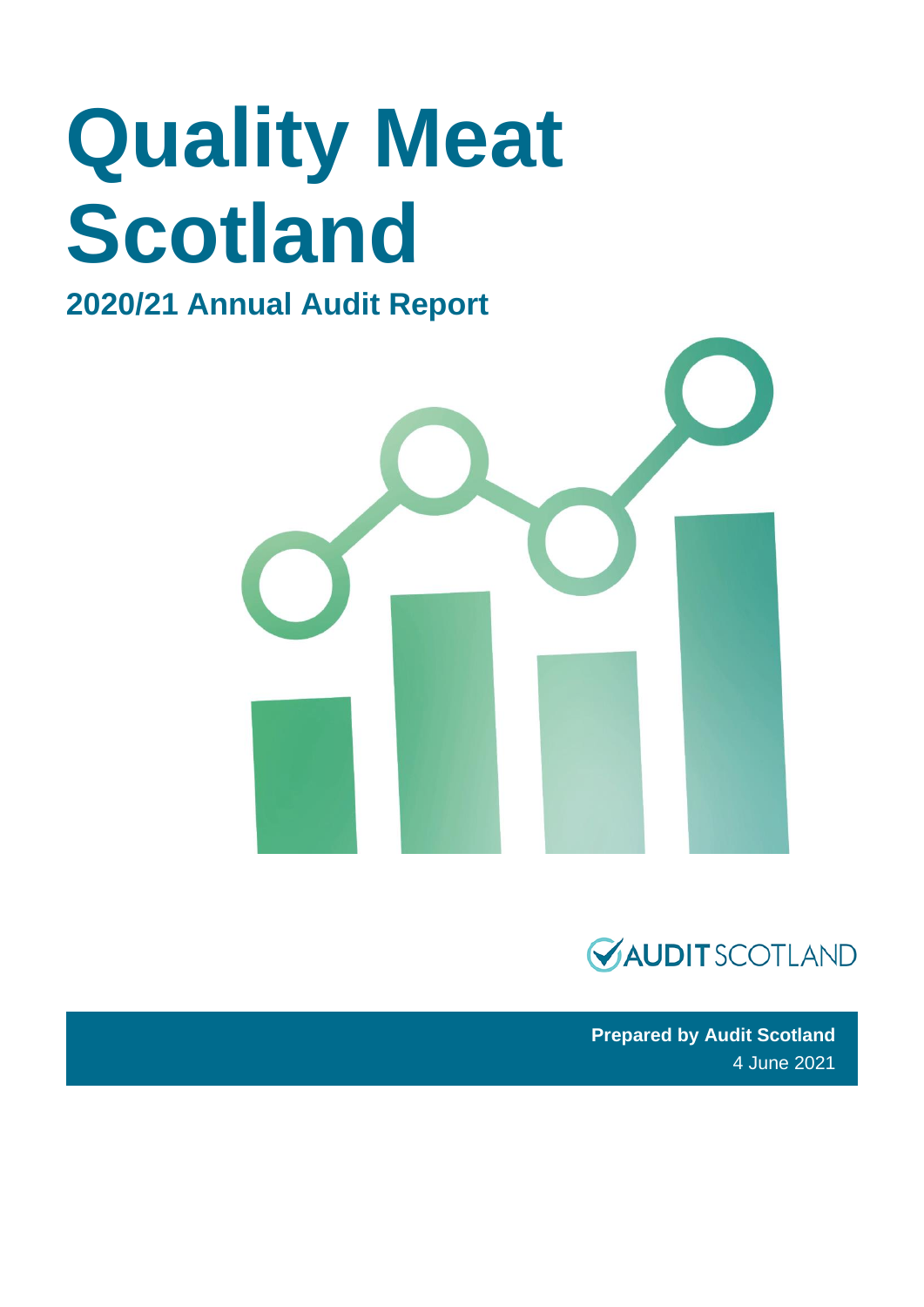### **Contents**

| Key messages                                                   | 3  |
|----------------------------------------------------------------|----|
| <b>Introduction</b>                                            | 4  |
| 1. Audit of 2020/21 annual report and accounts                 | 6  |
| 2. Financial sustainability and governance and transparency    | 9  |
| Appendix 1. Action plan 2020/21                                | 11 |
| Appendix 2. Significant audit risks identified during planning | 14 |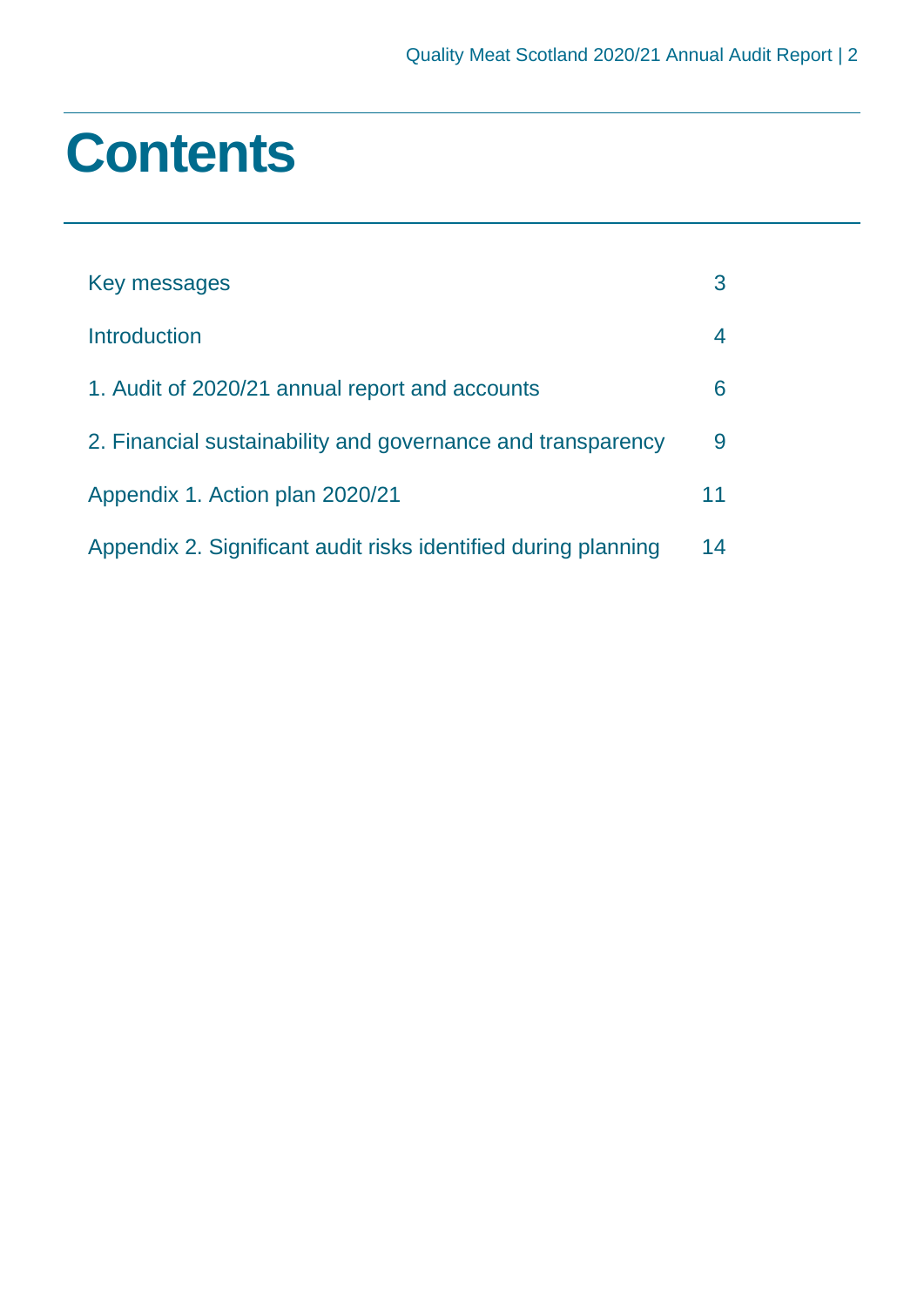### <span id="page-2-0"></span>**Key messages**

#### **2020/21 annual report and accounts**

- **1** QMS's financial statements give a true and fair view and were properly prepared.
- **2** Expenditure and income was incurred in accordance with applicable enactments and guidance.
- **3** The audited part of the remuneration and staff report, performance report and governance statement were all consistent with the financial statements and properly prepared in accordance with the account's direction.
- **4** We have issued an unqualified independent auditor's report on Quality Meat Scotland's annual report and accounts for 2020/21.

#### **Financial sustainability**

- **5** There are no significant concerns about the overall financial position of QMS but it faces uncertainty and financial challenges in the medium to long term, specifically in relation to the uncertainty relating to EU withdrawal and Covid-19.
- **6** QMS reported a deficit of £58,200 in 2020/21. For 2021/22 QMS has budgeted for a break-even position.

#### **Governance Statement**

**7** We concluded that the information in the governance statement for 2020/21 is consistent with the financial statements and complies with the guidance issued by the Scottish Ministers.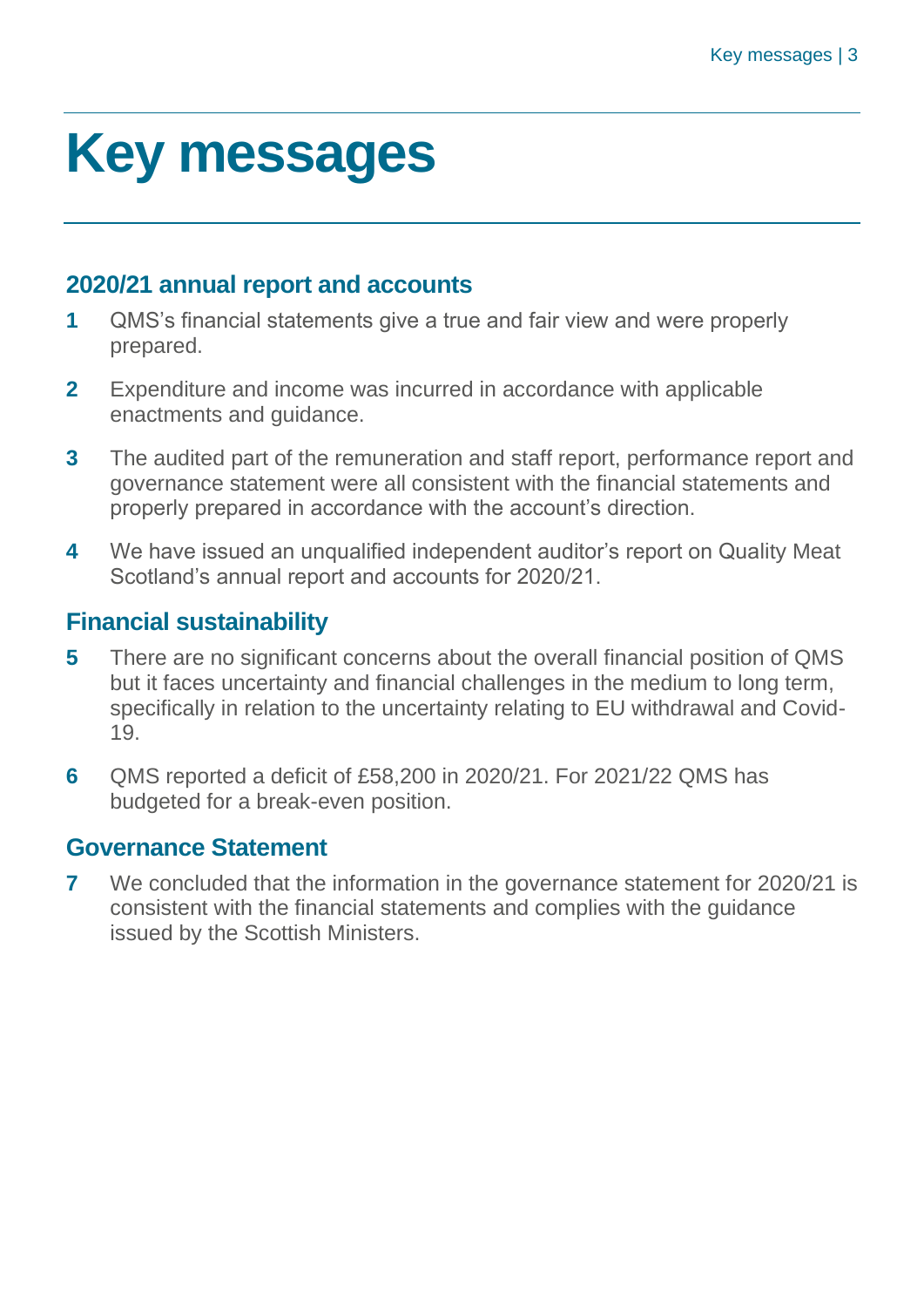### <span id="page-3-0"></span>**Introduction**

**1.** This report summarises the findings from our 2020/21 audit of Quality Meat Scotland (QMS).

**2.** The scope of our audit was set out in our Annual Audit Plan presented to the March 2021 meeting of the Audit and Risk Management Committee. This report comprises the findings from:

- an audit of the QMS annual report and accounts
- our consideration of the financial sustainability and appropriateness of disclosures in the governance statement.

#### **Adding value through the audit**

**3.** We add value to QMS through the audit by:

- identifying and providing insight on significant risks, and making clear and relevant recommendations for improvements
- reporting our findings and conclusions in public
- sharing intelligence and good practice through our national reports and good practice guides
- providing clear and focused conclusions on the appropriateness, effectiveness and impact of corporate governance, performance management arrangements and financial sustainability

**4.** In so doing, we aim to help QMS promote improved standards of governance, better management and decision making and more effective use of resources.

#### **Responsibilities and reporting**

**5.** QMS has primary responsibility for ensuring the proper financial stewardship of public funds. This includes preparing an annual report and accounts that are in accordance with the accounts direction from Scottish **Ministers** 

**6.** QMS is also responsible for compliance with legislation putting arrangements in place for governance, propriety and regularity that enable it to successfully deliver its objectives.

**7.** Our responsibilities as independent auditor are established by the Public Finance and Accountability (Scotland) Act 2000 and the *[Code of Audit Practice](https://www.audit-scotland.gov.uk/report/code-of-audit-practice-2016)*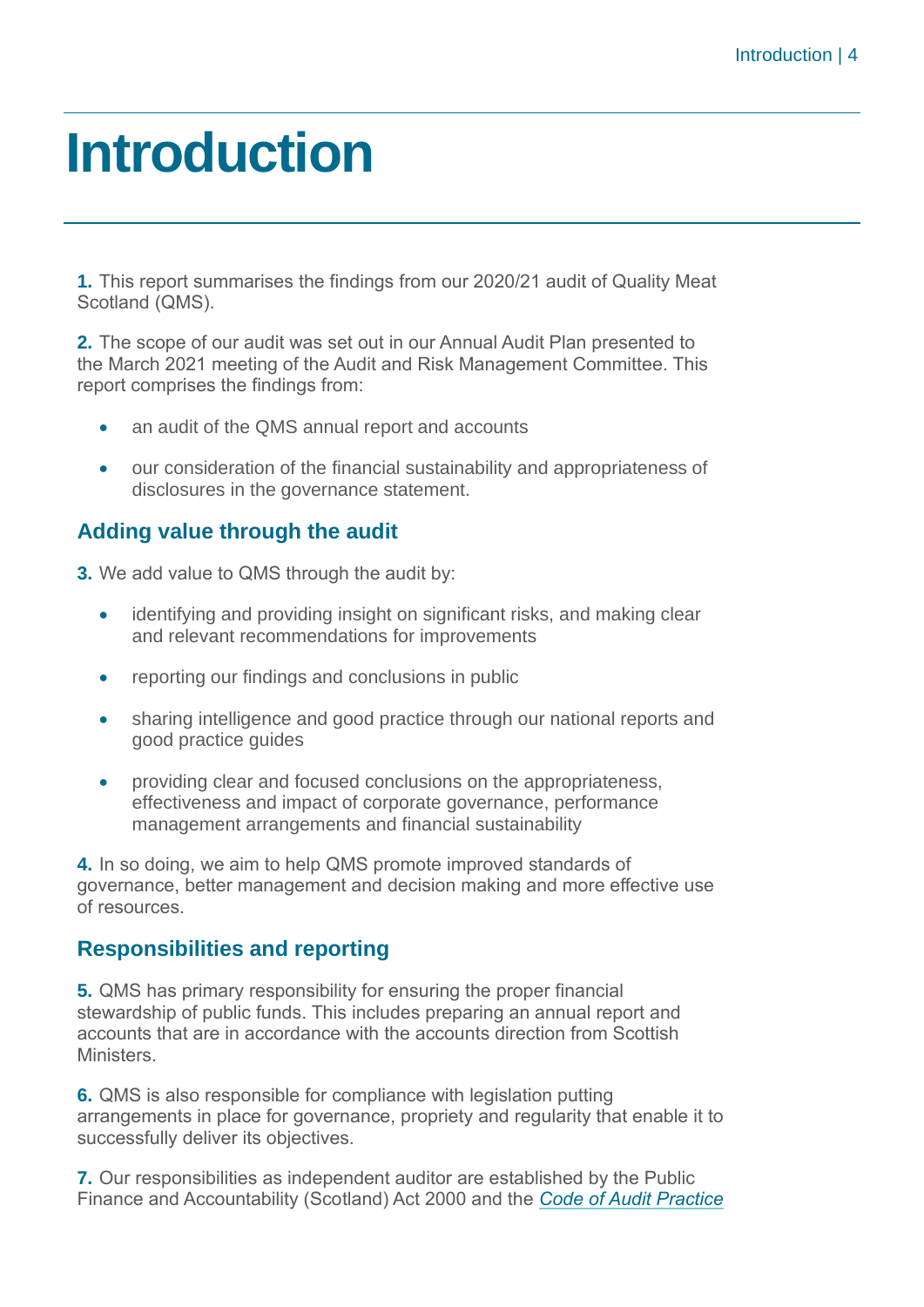*[2016](https://www.audit-scotland.gov.uk/report/code-of-audit-practice-2016)* and supplementary guidance and International Standards on Auditing in the UK.

**8.** As public sector auditors we give independent opinions on the annual report and accounts and conclude on securing financial sustainability and appropriateness of the governance statement disclosures. In doing this, we aim to support improvement and accountability.

**9.** Further details of the respective responsibilities of management and the auditor can be found in the *[Code of Audit Practice 2016](http://auditscotland.spideronline.co.uk/report/code-of-audit-practice-2016)* and supplementary guidance.

**10.** The Code includes provisions relating to the audit of small bodies. Where the application of the full wider audit scope is judged by auditors not to be appropriate to an audited body then the annual audit work can focus on the appropriateness of the disclosures in the governance statement and the financial sustainability of the body and its services.

**11.** As highlighted in our 2020/21 Annual Audit Plan, due to the volume and lack of complexity of the financial transactions, we applied the small body provisions of the Code to the 2020/21 audit.

**12.** The weaknesses or risks identified are only those which have come to our attention during our normal audit work and may not be all that exist. Communicating these does not absolve management from its responsibility to address the issues we raise and to maintain adequate systems of control.

**13.** Our annual audit report contains an agreed action plan at [Appendix 1,](#page-10-0) setting out specific recommendations, the responsible officers and dates for implementation. It also includes any outstanding actions from last year and progress against these.

**14.** We can confirm that we comply with the Financial Reporting Council's Ethical Standard. We can also confirm that we have not undertaken any nonaudit related services and therefore the 2020/21 audit fee of £11,240, as set out in our Annual Audit Plan, remains unchanged. We are not aware of any relationships that could compromise our objectivity and independence.

**15.** This report is addressed to QMS and the Auditor General for Scotland and will be published on Audit Scotland's website [www.audit-scotland.gov.uk](http://www.audit-scotland.gov.uk/) in due course.

**16.** We would like to thank the management and staff who have been involved in our work for their cooperation and assistance during the audit.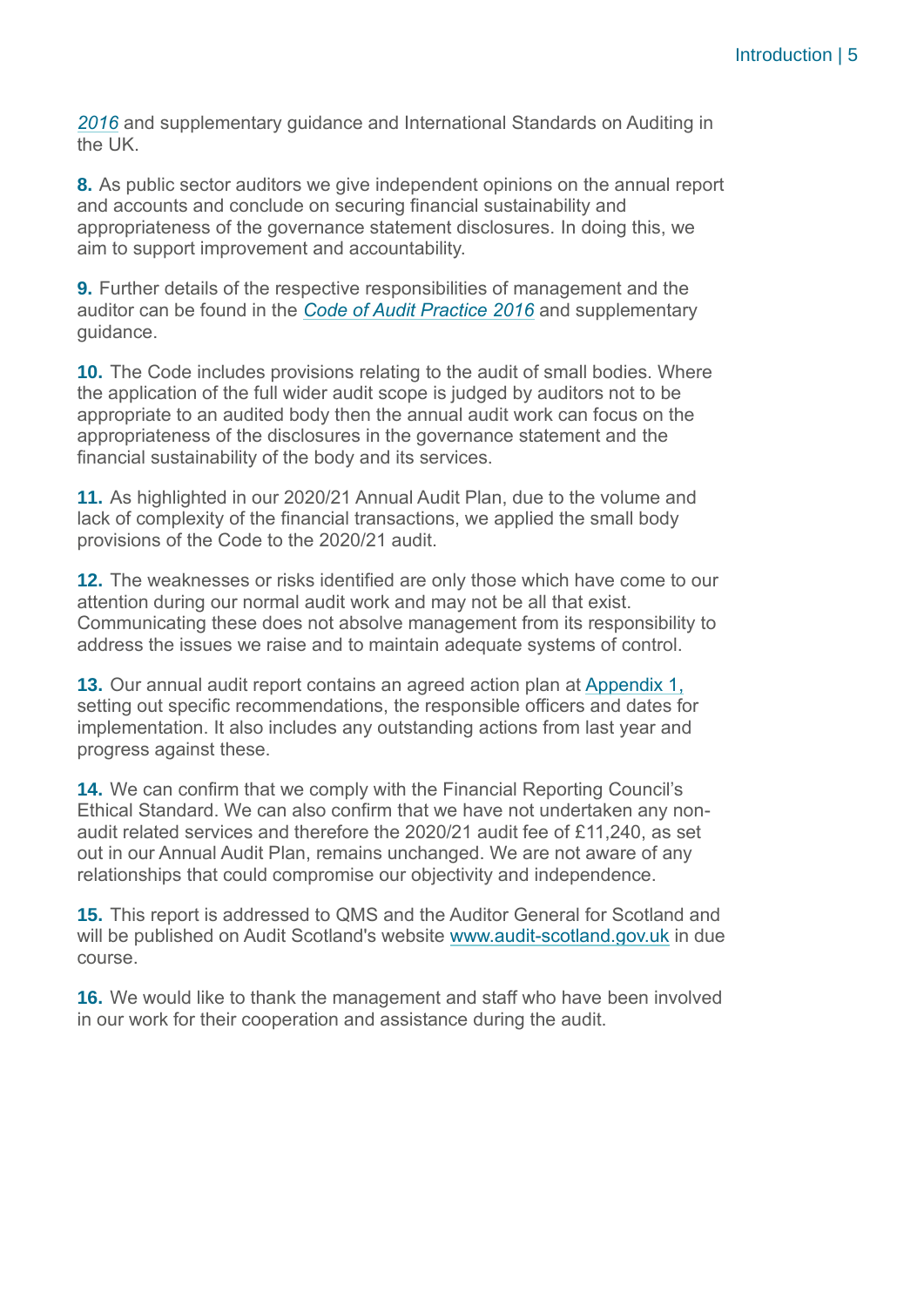## <span id="page-5-0"></span>**1. Audit of 2020/21 annual report and accounts**

The principal means of accounting for the stewardship of resources and performance in the use of those resources.

#### **Main judgements**

QMS's financial statements give a true and fair view and were properly prepared.

Expenditure and income was incurred in accordance with applicable enactments and guidance.

The audited part of the remuneration and staff report, performance report and governance statement were all consistent with the financial statements and properly prepared in accordance with the relevant legislation and directions made by Scottish Ministers.

#### **Audit opinions on the annual report and accounts**

**17.** The annual report and accounts for the year ended 31 March 2021 were approved by the Board on 4 June 2021. As reported in the independent auditor's report:

- the financial statements give a true and fair view and were properly prepared
- expenditure and income are regular and in accordance with applicable enactments and guidance
- the audited part of the remuneration and staff report, performance report and governance statement were all consistent with the financial statements and properly prepared in accordance with the relevant legislation and directions made by Scottish Ministers.
- we have nothing to report in respect of misstatements in information other than the financial statements, the adequacy of accounting records and the information and explanations we received.

#### **Submission of annual report and accounts for audit**

**18.** We received the unaudited annual report and accounts on 3 May 2021 in line with our agreed audit timetable. The physical limitations on access to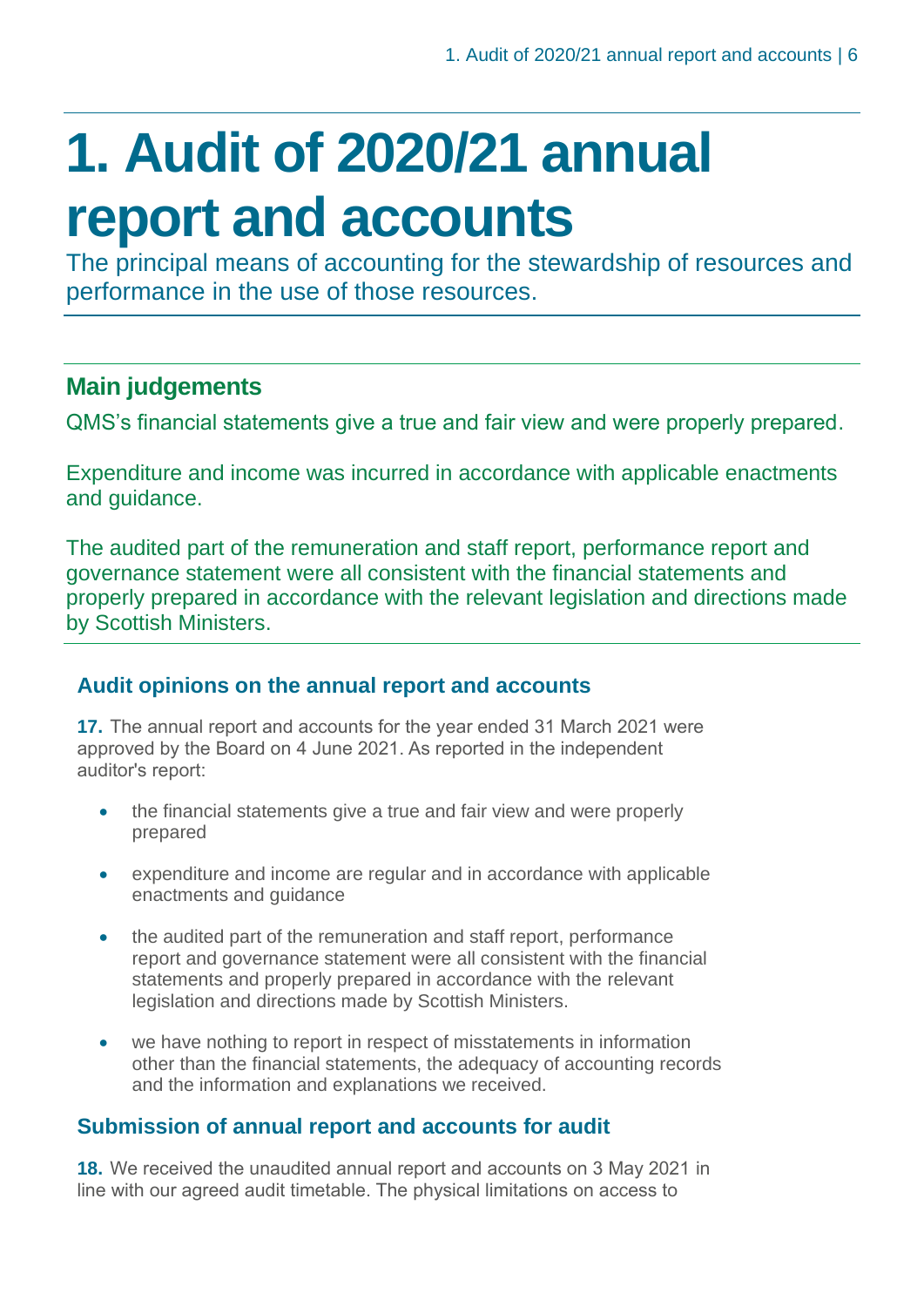records and systems meant that our staff had to conduct the audit remotely and QMS finance staff also faced similar constraints.

#### **Risks of material misstatement**

**19.** [Appendix 2](#page-13-0) provides a description of those assessed risks of material misstatement in the annual report and accounts and any wider audit dimension risks that were identified during the audit planning process. It also summarises the work we have done to gain assurance over the outcome of these risks.

**20.** We have no issues to report from our work on the risks of material misstatement highlighted in our 2020/21 Annual Audit Plan.

#### **Materiality**

**21.** Misstatements are material if they could reasonably be expected to influence the economic decisions of users taken based on the financial statements. When deciding on what is material, we consider both the amount and nature of the misstatement.

**22.** Our initial assessment of materiality for the annual report and accounts was carried out during the planning phase of the audit and is summarised in [Exhibit 1.](#page-6-0) With regards to the annual accounts, we assess the materiality of uncorrected misstatements both individually and collectively.

**23.** On receipt of the unaudited annual report and accounts we reviewed our materiality calculations and concluded that they remained appropriate.

#### <span id="page-6-0"></span>**Exhibit 1 Materiality values**

| <b>Materiality level</b>          | <b>Amount</b> |
|-----------------------------------|---------------|
| <b>Overall materiality</b>        | £65,000       |
| Performance materiality           | £33,000       |
| Reporting threshold               | £1,000        |
| Source: Annual Audit Plan 2020/21 |               |

#### **Significant findings from the audit (ISA 260)**

**24.** International Standard on Auditing (UK) 260 requires us to communicate significant findings from the audit to those charged with governance, including our view about the qualitative aspects of the body's accounting practices, covering accounting policies, accounting estimates and financial statements disclosures.

**25.** There were no significant findings from the audit.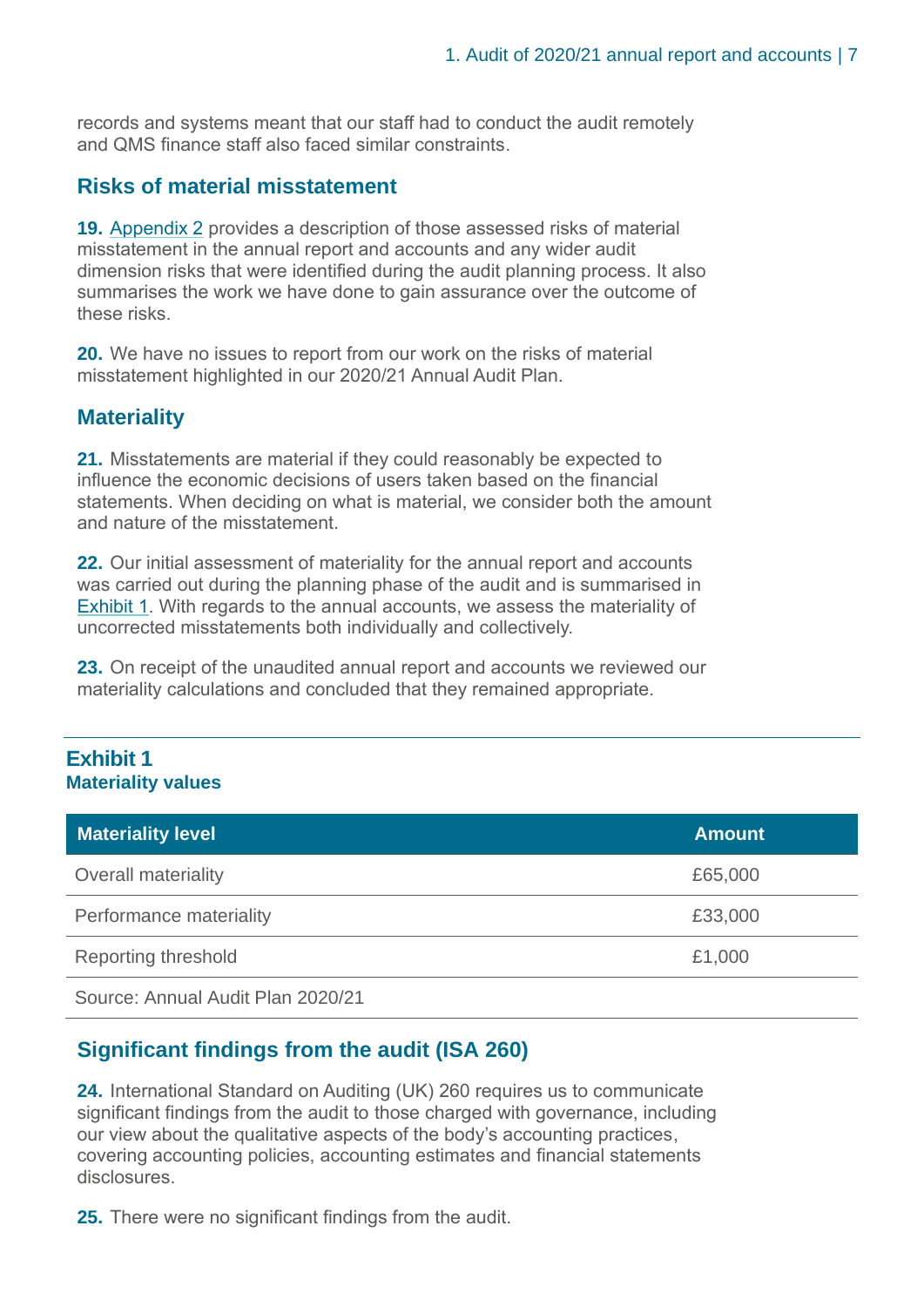#### **Qualitative aspects of the audit**

**26.** We are required to report any significant findings around the qualitative aspects (accounting policies, accounting estimates/judgements, significant annual accounts disclosures, impact of uncertainties, etc) of the 2020/21 accounting practices. We have no findings to report in this area.

#### **How we evaluate misstatements**

27. There were no misstatements identified in the annual accounts.

**28.** Our audit identified a number of presentational and disclosure issues which were discussed with management. These were adjusted and reflected in the audited annual report and accounts.

#### **Follow up of prior year recommendations**

**29.** There was one action agreed in the 2019/20 AAR which remains relevant and therefore ongoing. For ongoing actions, revised responses and timescales have been agreed with management, and are set out i[n Appendix 1.](#page-10-0)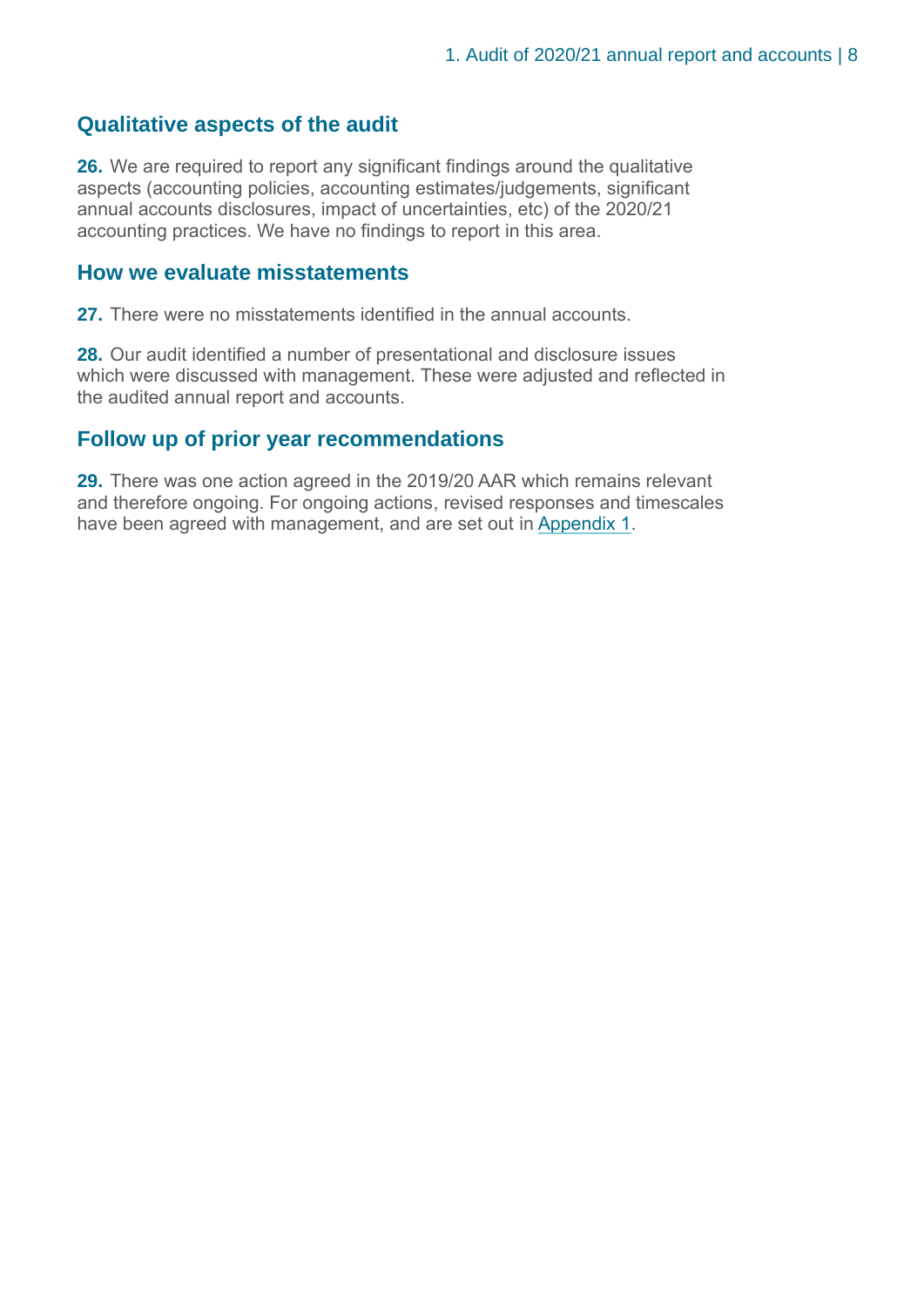### <span id="page-8-0"></span>**2. Financial sustainability and governance and transparency**

Financial sustainability looks forward to the medium and long term to consider whether a body is planning effectively to continue to deliver its services or the way in which they should be delivered.

#### **Main judgements**

There are no significant concerns about the overall financial position of QMS but it faces uncertainty and financial challenges in the medium to long term, specifically in relation to the uncertainty relating to the EU withdrawal and the ongoing and uncertainties stemming from Covid-19.

QMS reported a deficit of £58,200 in 2020/21. For 2021/22 QMS has budgeted for a break-even position.

We concluded that the information in the governance statement for 2020/21 is consistent with the financial statements and complies with the guidance issued by the Scottish Ministers.

#### **Financial performance in 2020/21**

**30.** The main financial objective for QMS is to ensure that the financial outturn for the year is within the budget approved by Board members. QMS has reported a deficit of £58,200 compared with an approved budgeted deficit of £240,000 in 2020/21. The deficit was less than budget due in part to savings made due to restrictions on activity imposed by the Covid-19 outbreak.

#### **2020/21 Financial position**

**31.** The Statement of Financial Position summarises what is owned and owed by Quality Meat Scotland. The statement of changes in taxpayers' equity shows how the movement during the year on a body's reserve balance and how much has arisen from the application of revenues and how much through changes over time in the value of physical assets.

**32.** The financial statements show that QMS has net assets of £1.159 million, mainly representing net current assets. This is a reduction of £58,200 from the previous year.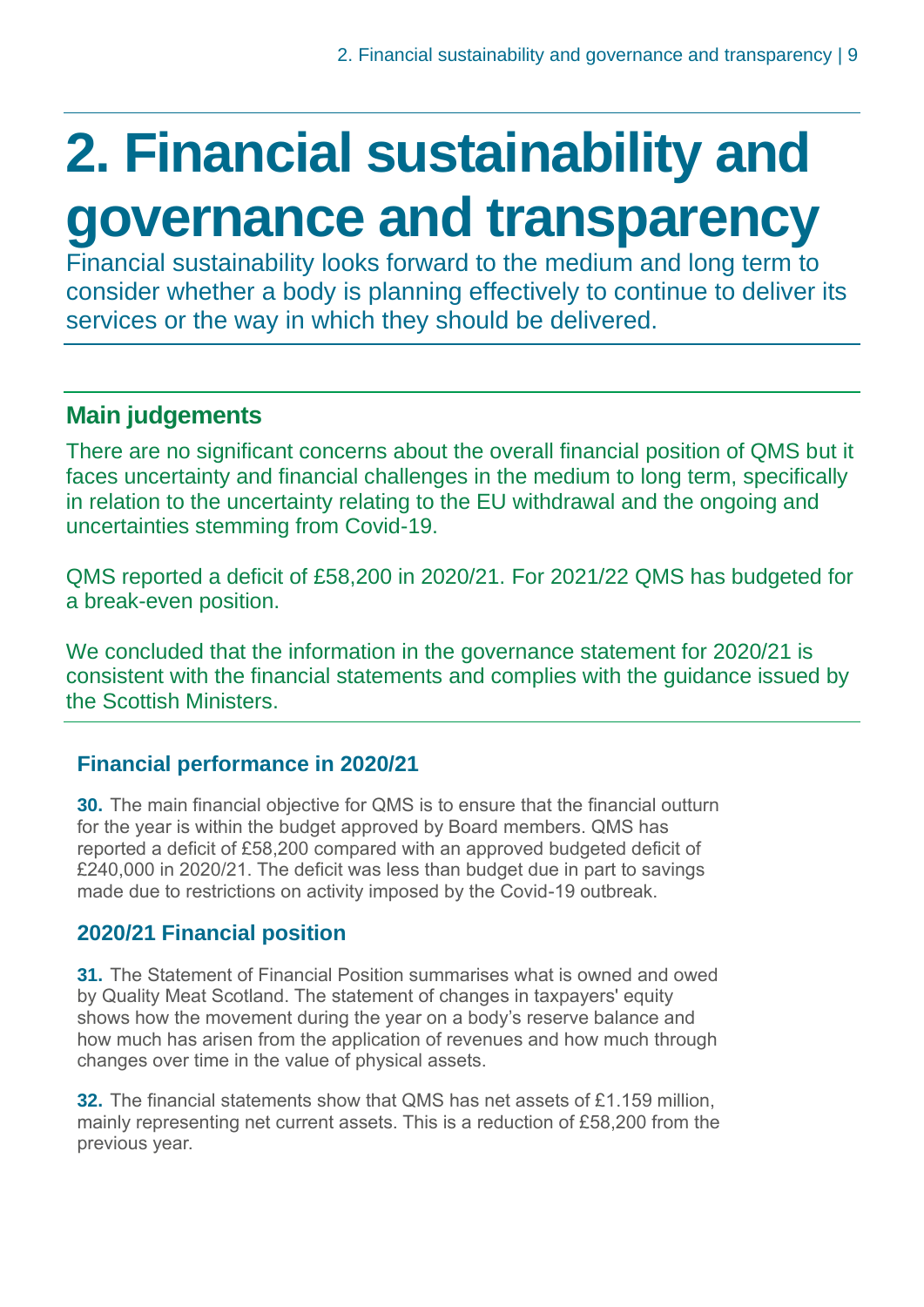#### **Financial planning**

**33.** We reviewed the financial planning systems and assessed how effective they are in identifying and addressing risks to financial sustainability across the medium and long term.

**34.** QMS is funded largely by a statutory red meat levy, paid by all farmers and processing companies in the Scottish red meat industry. Additional income is received from various public sector grants and from the membership fees paid by over 10,000 businesses that belong to the voluntary QMS Consumer Assurance Schemes.

**35.** In December 2020 the board approved a budgeted break-even position for 2021/22. The budget assumed a 9% decrease in income from the 2020/21 expected outturn and forecasts a total income of £6.7 million.

**36.** The 2021/22 budget suggests a considerably less challenging position than in previous budgets and reflects a key assumption that the long term solution to levy repatriation takes place as planned on 1st April 2021 resulting in budgeted additional levy income of around £1.3 million.

<span id="page-9-0"></span>**37.** Our 2019/20 Annual Audit Report recommended that regular and effective monitoring of QMS's 2020/21 budgeted deficit was essential to ensure that the budget gap remained manageable (see [Appendix 1\)](#page-10-0).

**38.** Given the continuing challenges for public sector bodies around the uncertainty of key income sources such as grants for 2021/22 and beyond, we have again raised this an issue in this report.

#### **Recommendation 1**

Regular and effective monitoring of the 2021/22 budget will be required to ensure that the budget gap remains manageable.

#### **Governance Statement**

**39.** Our review of the governance statement assessed the assurances which are provided to the Chief Executive as Accountable Officer regarding the adequacy and effectiveness of the body's system of internal control which operated in the financial year.

**40.** We concluded that the information in the governance statement is consistent with the financial statements and complies with the guidance issued by the Scottish Ministers.

#### **Systems of Internal Control**

**41.** We assessed the key financial systems of QMS as part of our annual interim audit and found the key controls to be in operation.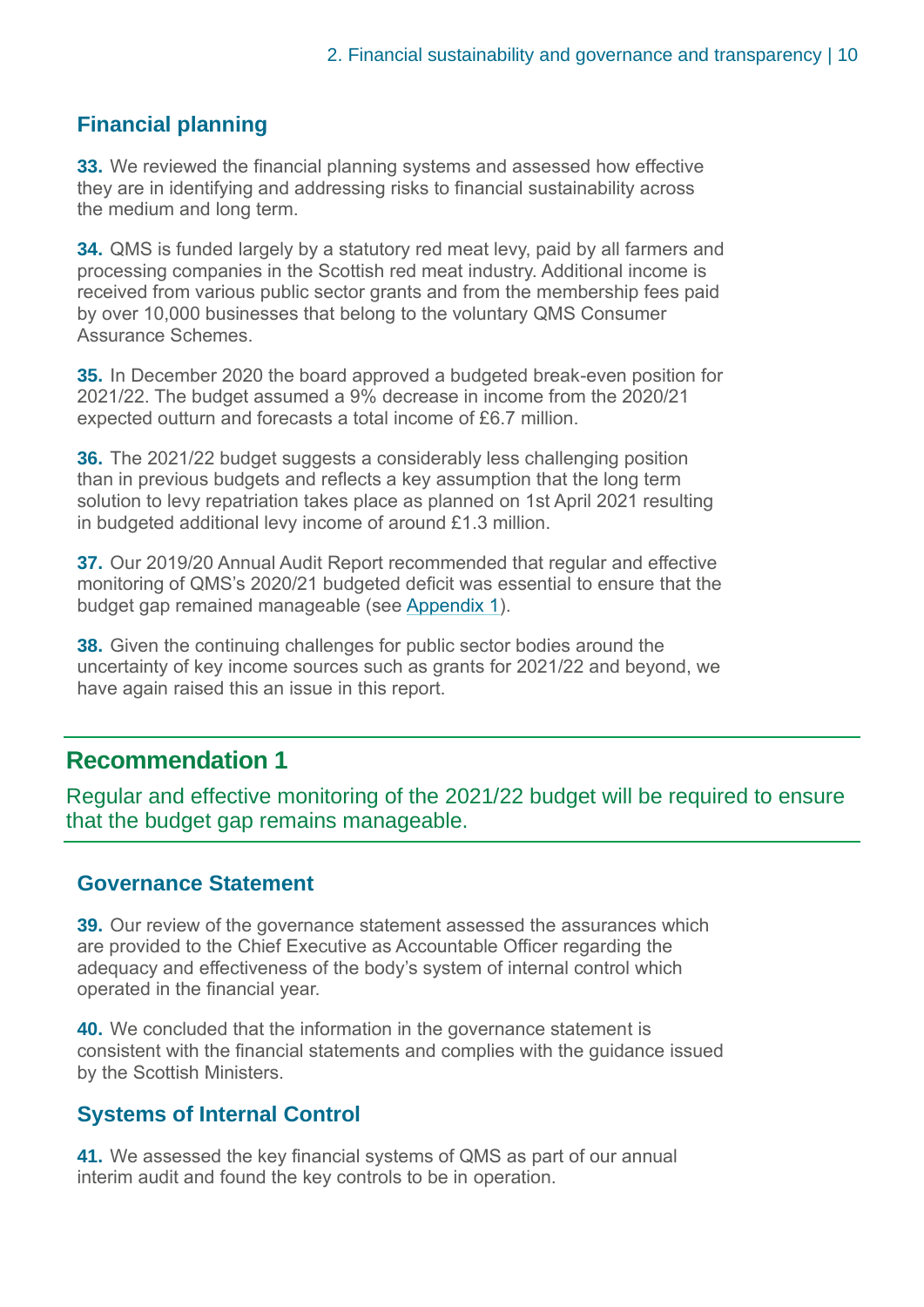### <span id="page-10-0"></span>**Appendix 1. Action plan 2020/21**

#### **2020/21 recommendations**

| <b>Issue/risk</b>                                                                                                                                                                                                                                                                                                                                                       | <b>Recommendation</b>                                                                                                                                             | <b>Agreed management</b><br>action/timing                                                                                                                                                                                                                                                                                                                               |
|-------------------------------------------------------------------------------------------------------------------------------------------------------------------------------------------------------------------------------------------------------------------------------------------------------------------------------------------------------------------------|-------------------------------------------------------------------------------------------------------------------------------------------------------------------|-------------------------------------------------------------------------------------------------------------------------------------------------------------------------------------------------------------------------------------------------------------------------------------------------------------------------------------------------------------------------|
| 1. Financial sustainability<br>QMS faces significant<br>financial challenges due to<br>the uncertainty of the<br>implications of Brexit and<br>Covid-19 on the meat<br>industry and wider economy.<br>Obtaining grant income will<br>be difficult against a backdrop<br>of tight public sector budgets.<br>For 2021/22 QMS are<br>forecasting a break-even<br>position. | Regular and effective<br>monitoring of the 2021/22<br>budget will be required to<br>ensure that the financial<br>position remains<br>manageable.<br>Paragraph 37. | Monthly financial reports are<br>prepared for review by the<br><b>Chief Executive. These</b><br>reports are also on the<br>agenda for discussion at<br>board meetings. In addition,<br>regular meetings are held<br>with Senior Managers to<br>review their individual<br>budgets and identify any<br>areas of issue.<br>Responsible officer: Chief<br><b>Executive</b> |
| <b>Risk</b>                                                                                                                                                                                                                                                                                                                                                             |                                                                                                                                                                   | Agreed date: Ongoing                                                                                                                                                                                                                                                                                                                                                    |
| Future reductions in income<br>and increases in costs will<br>increase the budget gap,                                                                                                                                                                                                                                                                                  |                                                                                                                                                                   | process.                                                                                                                                                                                                                                                                                                                                                                |

#### **Follow-up of prior year recommendations**

requiring further use of

reserves.

| <b>Issue/risk</b>                                                                                                                                                                            | <b>Recommendation</b>                                                                                                                                                         | <b>Agreed management</b><br>action/timing                                                                                                                    |
|----------------------------------------------------------------------------------------------------------------------------------------------------------------------------------------------|-------------------------------------------------------------------------------------------------------------------------------------------------------------------------------|--------------------------------------------------------------------------------------------------------------------------------------------------------------|
| <b>2. IFRS 16</b>                                                                                                                                                                            | QMS should engage early                                                                                                                                                       | <b>Deferred</b>                                                                                                                                              |
| All public bodies were<br>required to report in their<br>2019/20 accounting policies<br>on their degree of<br>preparedness for the<br>introduction of the new<br>accounting standard IFRS 16 | with their sponsor body the<br><b>Scottish Government to</b><br>ensure that they are in a<br>position to quantify the impact<br>of IFRS 16 in the 2021/22<br>annual accounts. | This requirement has since<br>been deferred until the<br>2022/23 financial year and<br>therefore no actions were<br>required of public bodies in<br>2020/21. |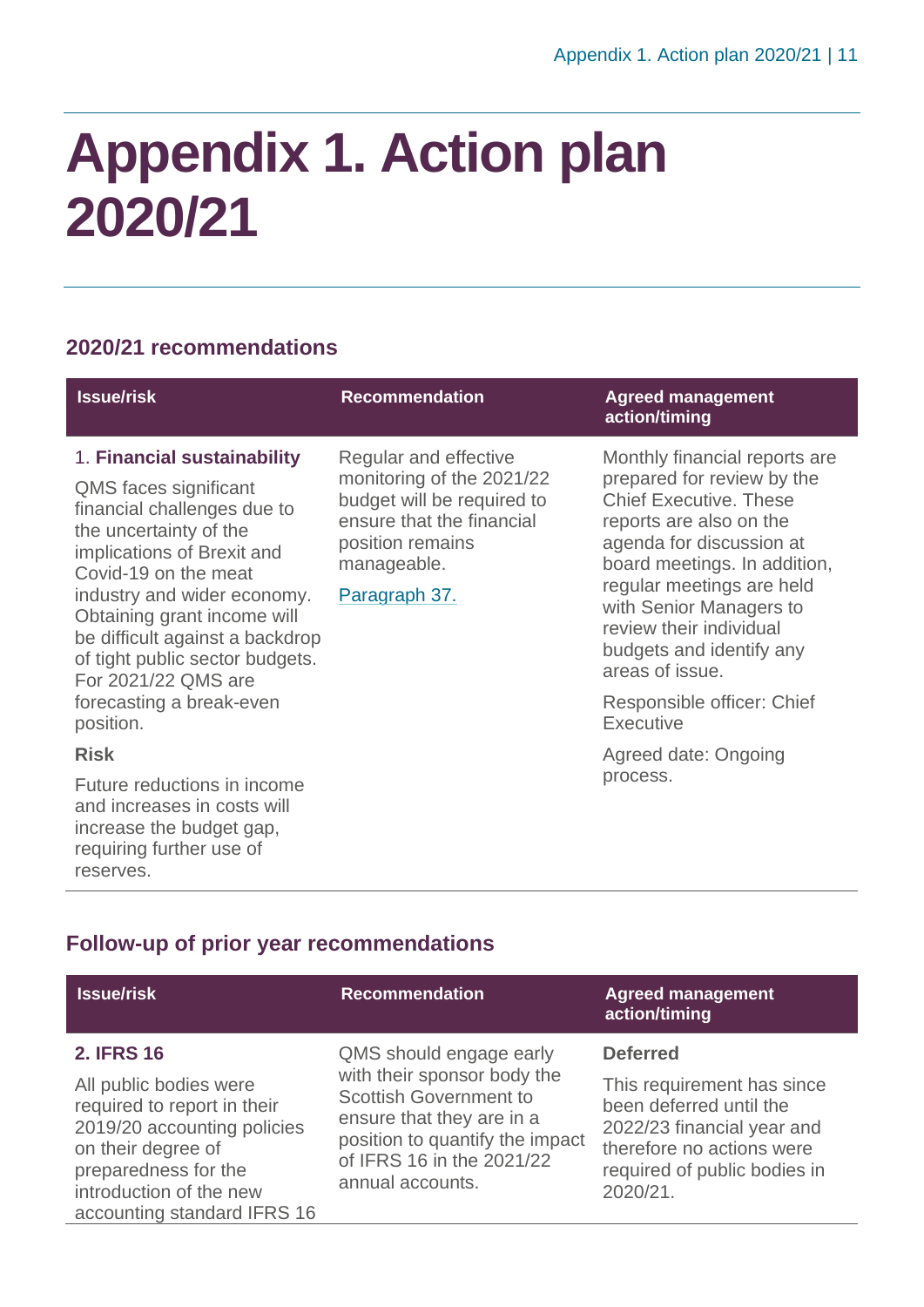| Issue/risk                                                                                                                                                                                                                                                                                                                                                                                                                                                                   | <b>Recommendation</b>                                                                                        | <b>Agreed management</b><br>action/timing                 |
|------------------------------------------------------------------------------------------------------------------------------------------------------------------------------------------------------------------------------------------------------------------------------------------------------------------------------------------------------------------------------------------------------------------------------------------------------------------------------|--------------------------------------------------------------------------------------------------------------|-----------------------------------------------------------|
| leases in 2021/22, and to<br>quantify the likely impact on<br>their financial accounts of this<br>new standard. In preparation<br>for this disclosure, all bodies<br>were required to submit a<br>return to the Scottish<br>Government to estimate the<br>likely impact. QMS did not<br>receive this return from<br>Scottish Government, and<br>consequently have been<br>unable to quantify the likely<br>impact of IFRS 16 in their<br>accounting policies for<br>2019/20. |                                                                                                              |                                                           |
| <b>Risk</b>                                                                                                                                                                                                                                                                                                                                                                                                                                                                  |                                                                                                              |                                                           |
| The 2021/22 financial<br>accounts will be misstated for<br>leases.                                                                                                                                                                                                                                                                                                                                                                                                           |                                                                                                              |                                                           |
| 3. Financial sustainability                                                                                                                                                                                                                                                                                                                                                                                                                                                  | Regular and effective                                                                                        | <b>Ongoing</b>                                            |
| QMS faces significant<br>financial challenges due to<br>the uncertainty of the<br>implications of Brexit and<br>Covid-19 on the meat<br>industry and wider economy.<br>Obtaining grant income will<br>be difficult against a backdrop<br>of tight public sector budgets.<br>For 2020/21 QMS are<br>forecasting a deficit of £0.240<br>million.                                                                                                                               | monitoring of the 2020/21<br>budget will be required to<br>ensure that the budget gap<br>remains manageable. | Raised again as an issue at<br>Action Plan Point 1 above. |
| <b>Risk</b>                                                                                                                                                                                                                                                                                                                                                                                                                                                                  |                                                                                                              |                                                           |
| Future reductions in income<br>and increases in cost will<br>increase the budget gap,<br>requiring further use of<br>reserves.                                                                                                                                                                                                                                                                                                                                               |                                                                                                              |                                                           |
| 4. Reconciliations of key<br>financial systems                                                                                                                                                                                                                                                                                                                                                                                                                               | Regular reconciliations<br>between the general ledger                                                        | <b>Complete</b><br>Regular, formal                        |

There are currently no formal reconciliations carried-out routinely for either the

and the two key feeder systems of payroll and

Regular, formal reconciliations are now in place for these systems.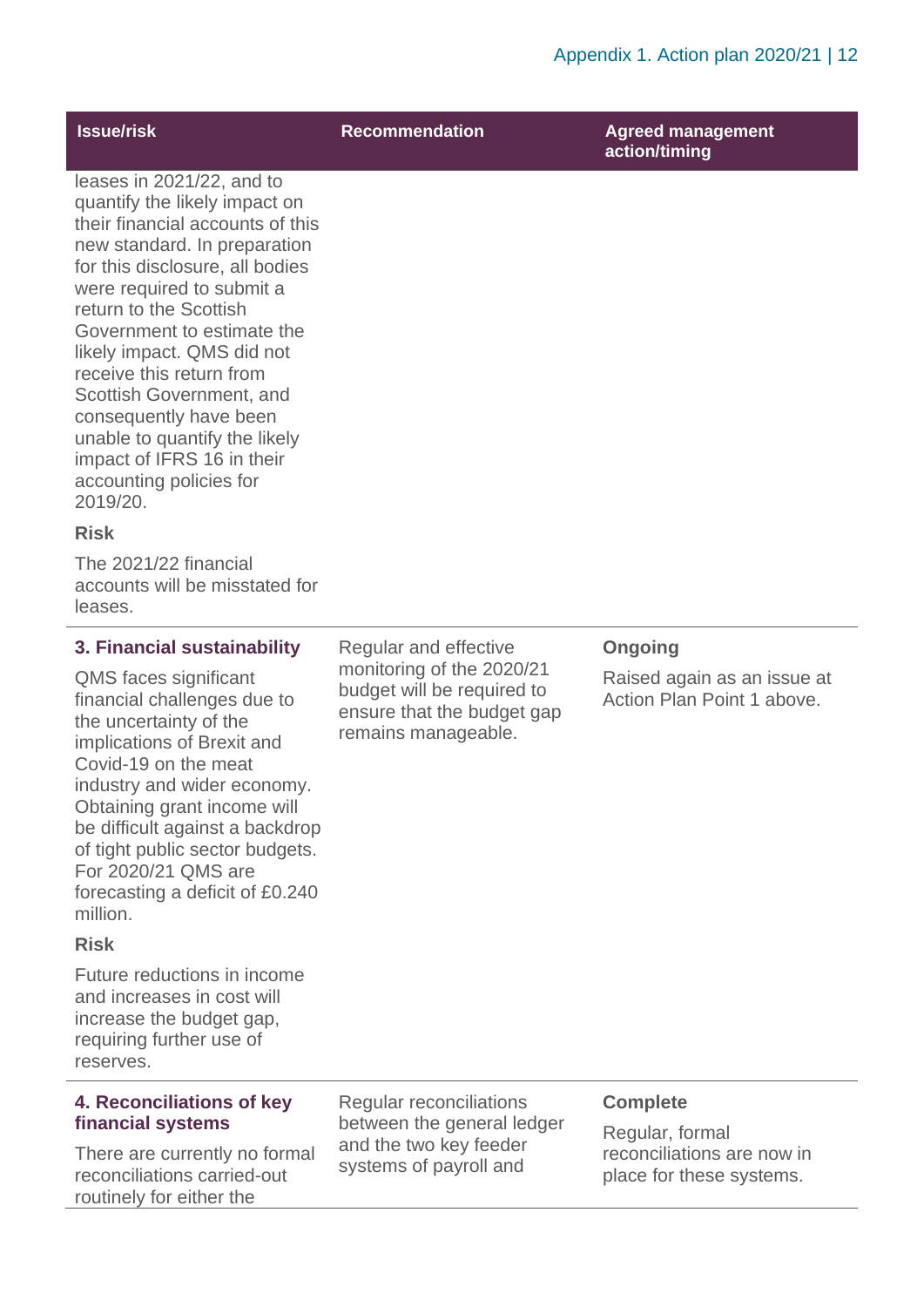| <b>Issue/risk</b>                                                                                           | <b>Recommendation</b>                     | <b>Agreed management</b><br>action/timing |
|-------------------------------------------------------------------------------------------------------------|-------------------------------------------|-------------------------------------------|
| accounts payable or payroll<br>systems to the general ledger<br>system.                                     | accounts payable should be<br>introduced. |                                           |
| <b>Risk</b>                                                                                                 |                                           |                                           |
| Discrepancies will not be<br>picked-up until the year-end<br>when the final accounts are<br>being prepared. |                                           |                                           |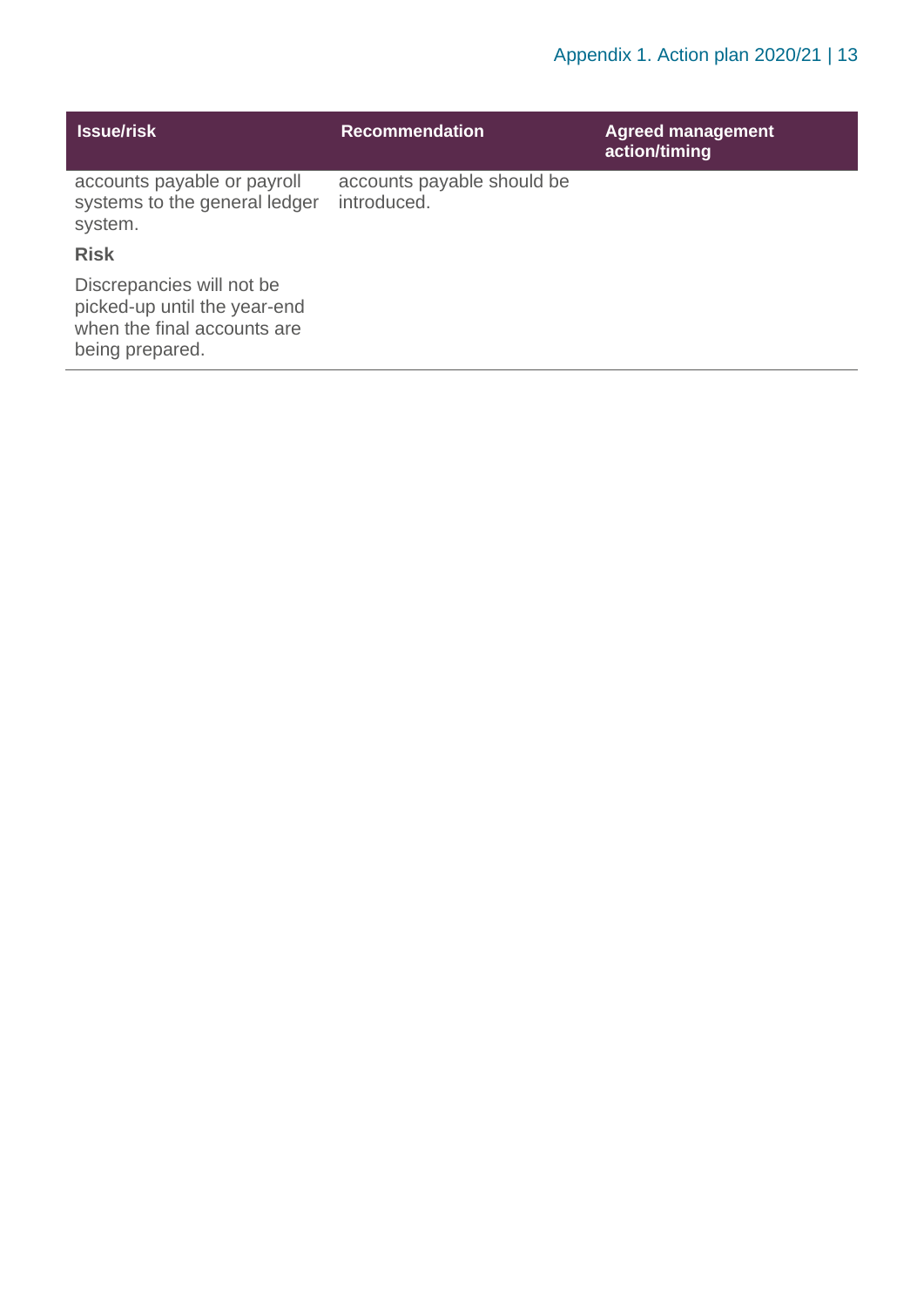# <span id="page-13-0"></span>**Appendix 2. Significant audit risks identified during planning**

The table below sets out the audit risks we identified during our planning of the audit and how we addressed each risk in arriving at our conclusion. The risks are categorised between those where there is a risk of material misstatement in the annual report and accounts and those relating to our wider responsibility under the [Code of Audit Practice 2016.](https://www.audit-scotland.gov.uk/report/code-of-audit-practice-2016)

#### **Risks of material misstatement in the financial statements**

| <b>Audit risk</b>                                                                                                                                                                                                                                                                                                                                                                                                             | <b>Assurance procedure</b>                                                                                                                                                                                                                                                                    | <b>Results and conclusions</b>                                                              |
|-------------------------------------------------------------------------------------------------------------------------------------------------------------------------------------------------------------------------------------------------------------------------------------------------------------------------------------------------------------------------------------------------------------------------------|-----------------------------------------------------------------------------------------------------------------------------------------------------------------------------------------------------------------------------------------------------------------------------------------------|---------------------------------------------------------------------------------------------|
| 1. Risk of material<br>misstatement caused by<br>management override of<br>controls<br><b>Auditing Standards require</b><br>that audits are planned to<br>consider the risk of material<br>misstatement caused by<br>fraud, which is presumed to<br>be a significant risk in any<br>audit. This includes the risk of<br>management override of<br>controls that results in<br>fraudulent financial<br>statements.             | Detailed testing of<br>$\bullet$<br>journal entries.<br>Review of accounting<br>$\bullet$<br>estimates.<br>Focused testing of<br>$\bullet$<br>accruals and<br>prepayments.<br>Evaluation of<br>$\bullet$<br>significant transactions<br>that are outside the<br>normal course of<br>business. | Our audit procedures did not<br>identify evidence of<br>management override of<br>controls. |
| 2. Risk of material<br>misstatement caused by<br>fraud in income recognition<br>As set out in ISA 240, there is<br>a presumed risk of fraud in<br>the recognition of income.<br>There is a risk that income<br>may be misstated resulting in<br>a material misstatement in<br>the financial statements.<br><b>Quality Meat Scotland</b><br>receives a significant amount<br>of income from several<br>sources. The extent and | Analytical procedures<br>$\bullet$<br>on income streams.<br>Detailed testing of<br>$\bullet$<br>revenue transactions<br>focusing on the areas<br>of greatest risk.                                                                                                                            | We did not identify any issues<br>as a result of our work.                                  |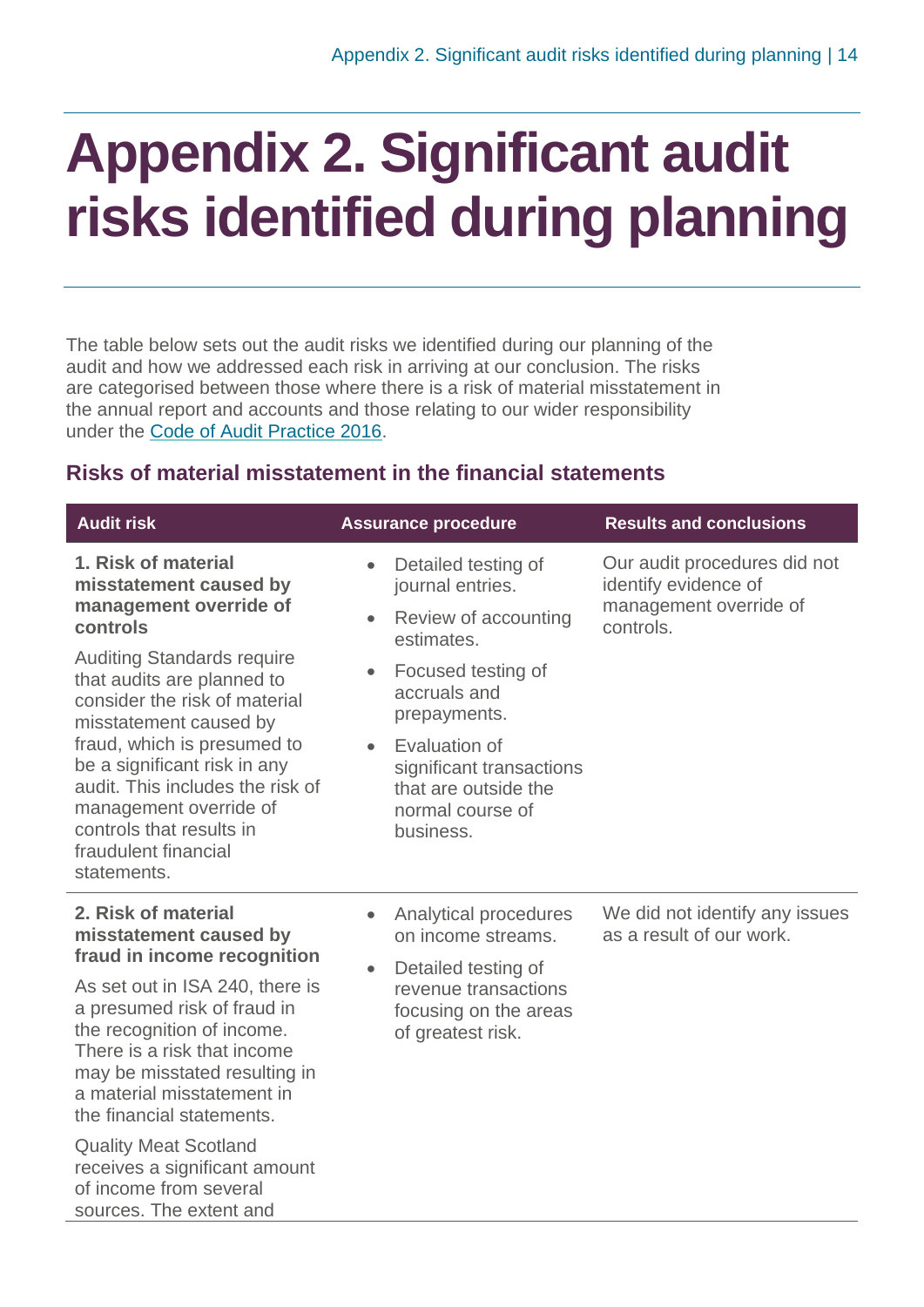| <b>Audit risk</b>                                                                                                                                                                                                                                              | <b>Assurance procedure</b>                                                                                    | <b>Results and conclusions</b>                             |
|----------------------------------------------------------------------------------------------------------------------------------------------------------------------------------------------------------------------------------------------------------------|---------------------------------------------------------------------------------------------------------------|------------------------------------------------------------|
| complexity of income means<br>that, in accordance with ISA<br>240, there is an inherent risk<br>of fraud.                                                                                                                                                      |                                                                                                               |                                                            |
| 3. Risk of material<br>misstatement caused by<br>fraud in expenditure                                                                                                                                                                                          | Analytical procedures<br>$\bullet$<br>on expenditure<br>streams.                                              | We did not identify any issues<br>as a result of our work. |
| As most public-sector bodies<br>are net expenditure bodies,<br>the risk of fraud is more likely<br>to occur in expenditure.<br>There is a risk that<br>expenditure may be<br>misstated resulting in a<br>material misstatement in the<br>financial statements. | Detailed testing of<br>$\bullet$<br>expenditure<br>transactions focusing<br>on the areas of<br>greatest risk. |                                                            |

#### **Risks identified from the auditor's wider responsibility under the Code of Audit Practice**

| <b>Audit risk</b>                                                                                                                                                                                                                                                                                                                                   | <b>Assurance procedure</b>                                                                        | <b>Results and conclusions</b>                                                                                                                                                                                            |
|-----------------------------------------------------------------------------------------------------------------------------------------------------------------------------------------------------------------------------------------------------------------------------------------------------------------------------------------------------|---------------------------------------------------------------------------------------------------|---------------------------------------------------------------------------------------------------------------------------------------------------------------------------------------------------------------------------|
| <b>4. Financial Sustainability</b><br>In February 2020 the Board<br>approved a forecast deficit of<br>£0.240 million for 2020/21<br>which would be financed<br>through the use of reserves.<br>The most recent financial<br>report for the 10 months to 31<br>January 2021 now forecasts<br>a £0.129 million surplus at 31<br>March 2021.           | Monitoring of monthly<br>$\bullet$<br>financial reports.<br>Review of risk register.<br>$\bullet$ | QMS made an operating<br>deficit of £58,200 compared<br>against a budgeted deficit of<br>£240,000.<br>The Board have approved a<br>break-even position for<br>2020/21.<br>See Action Plan Point 1 at<br>Appendix 1 above. |
| Specifically, income from<br>grants is one of the most<br>volatile sources of income for<br><b>Quality Meat Scotland. In</b><br>2018/19 this was £0,870<br>million and in 2019/20 this<br>was £0.586 million. The most<br>recent financial report<br>forecasts £0.132 million for<br>2020/21 compared to a<br>budgeted figure of £0.165<br>million. |                                                                                                   |                                                                                                                                                                                                                           |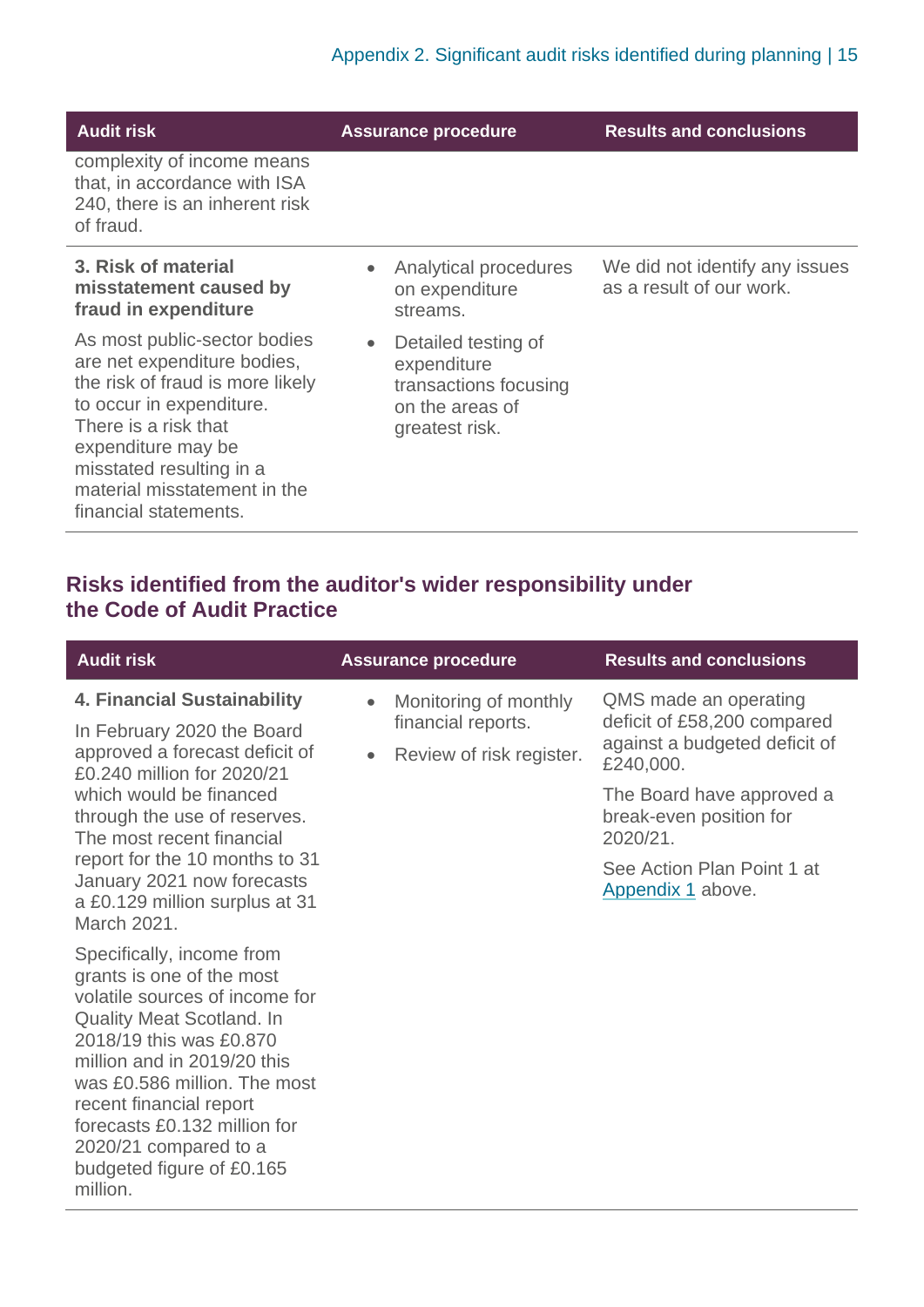| <b>Audit risk</b>                                                                                                                                                                                                                                                                                                                                                                                 | <b>Assurance procedure</b>                                                                                        | <b>Results and conclusions</b>                     |
|---------------------------------------------------------------------------------------------------------------------------------------------------------------------------------------------------------------------------------------------------------------------------------------------------------------------------------------------------------------------------------------------------|-------------------------------------------------------------------------------------------------------------------|----------------------------------------------------|
| There is increased financial<br>uncertainty in 2021 and<br>beyond relating to the impact<br>of Covid-19 and EU<br>withdrawal. Obtaining grant<br>funding in the medium to long<br>term may become<br>increasingly difficult against a<br>backdrop of tight public<br>sector budgets.                                                                                                              |                                                                                                                   |                                                    |
| 5. Governance and<br><b>Transparency</b><br>The Board papers and<br>minutes should be accessible<br>to the general public.<br>Although the minutes are<br>attached on the Quality Meat<br>Scotland website, they are<br>not easily found. To increase<br>openness and transparency,<br>both the papers and minutes<br>should be attached on an<br>area of the website that is<br>more accessible. | Reviewed accessibility<br>$\bullet$<br>of papers and minutes<br>on QMS website<br>during final accounts<br>audit. | Papers and minutes were<br>found to be accessible. |